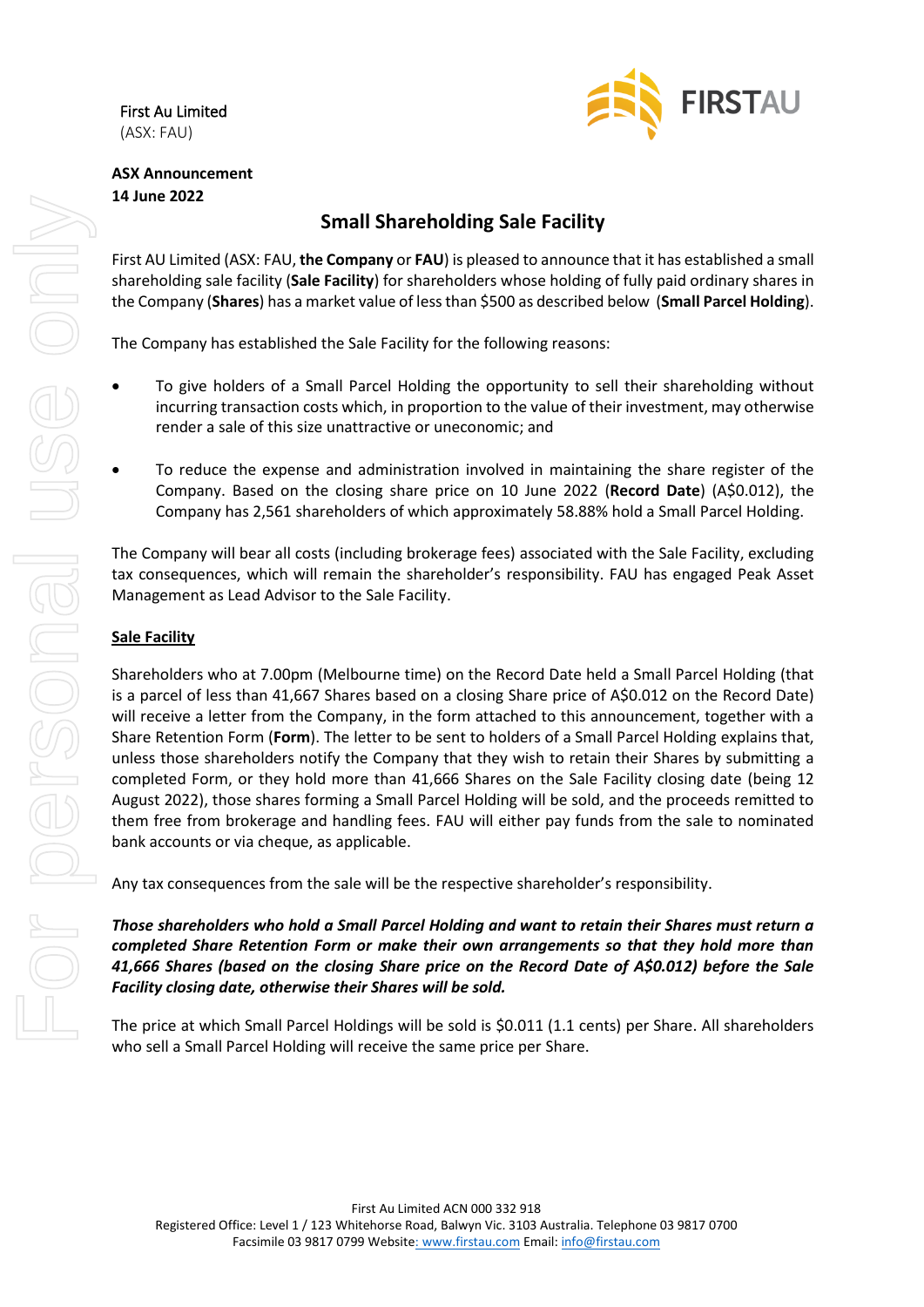#### **Key Dates**

Below are the Key Dates for the Sale Facility:

| <b>Record Date</b>                                                                        | 10 June 2022                                           |
|-------------------------------------------------------------------------------------------|--------------------------------------------------------|
| Announcement Date                                                                         | 14 June 2022                                           |
| Documents mailed to shareholders with a Small Parcel Holding                              | 17 June 2022                                           |
| Sale of Small Parcel Holdings Opening Date                                                | 22 June 2022                                           |
| Sale of Small Parcel Holdings Closing Date (last day for return of<br>the retention Form) | 12 August 2022                                         |
| Payment of proceeds to participating shareholders                                         | No later than 60 days after the<br><b>Closing Date</b> |

Documentation in the form attached to this announcement in relation to the Sale Facility will shortly be sent to all shareholders who held a Small Parcel Holder on the Record Date.

If shareholders have any questions in relation to the Sale Facility, please contact the Company on +61 3 9817 0700.

This announcement has been authorised for release by the Board of FAU.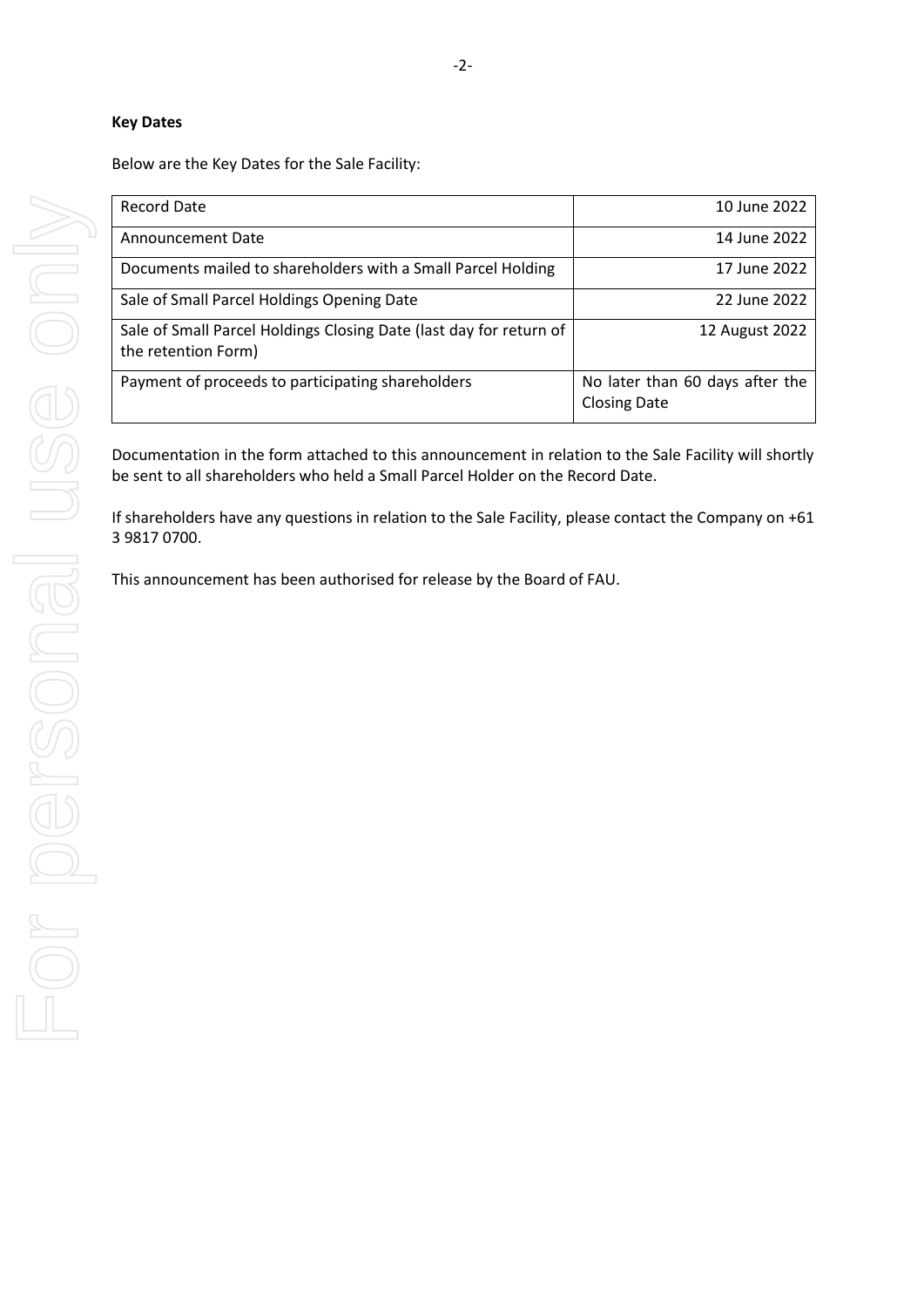First Au Limited

(ASX: FAU)



## **14 June 2022**

Dear Shareholder

### **Small Shareholding Sale Facility**

First AU Limited (ASX: FAU, **the Company** or **FAU**) is pleased to advise that it proposes implementing a procedure to sell holdings of fully paid ordinary FAU shares valued at less than \$500 in aggregate (**Small Parcel Holding**) based on the Company's share price of \$0.012 on 10 June 2022 (**Record Date**).

The Company has a large percentage of shareholders who hold a Small Parcel Holding. While the Company values each of its shareholders, through the sale of Small Parcel Holdings the Company will significantly reduce its administration and share registry costs, whilst also providing the holders of Small Parcel Holdings the opportunity to sell their shares without incurring transaction costs.

The price at which Small Parcel Holdings will be sold is \$0.011 (1.1 cents) per share.

As a shareholder who holds a Small Parcel Holding as at the Record Date, you are eligible to have your shares sold by the Company under the procedure described in this letter. The advantage in the Company selling your shares as described in this letter is that the Company will bear all transaction costs, including brokerage, associated with the sale of your shares.

### **If you wish to retain your shares**

You have until the date set out in the timetable below to elect to retain your shares by completing and returning the enclosed Share Retention Form (**Form**). Please be aware that you are not obliged to sell your shares and the choice is entirely up to you.

If you **DO NOT** wish your shares to be sold, please complete and return the enclosed Form to the address noted on the Form, so that it is received by the registry by no later than 12 August 2022. If you **DO NOT** return the completed Form by this date your shares will be sold on your behalf.

If on the Closing Date the value of your Small Parcel Holding has increased above \$500, your shares will **NOT** be sold.

#### **Sale of Small Parcel Holding**

If you wish to sell your shares, you do not need to take any further action.

By not taking any action by 12 August 2022, you acknowledge and accept that:

- you have irrevocably appointed the Company as your agent to sell your Small Parcel Holding and to deal with the proceeds of the sale of the shares in accordance with the process outlined in this letter; and
- if your shares are in a CHESS Holding as at 12 August 2022, the Company may move those shares to an Issuer Sponsored Holding or a certified holding without further notice.

First Au Limited ACN 000 332 918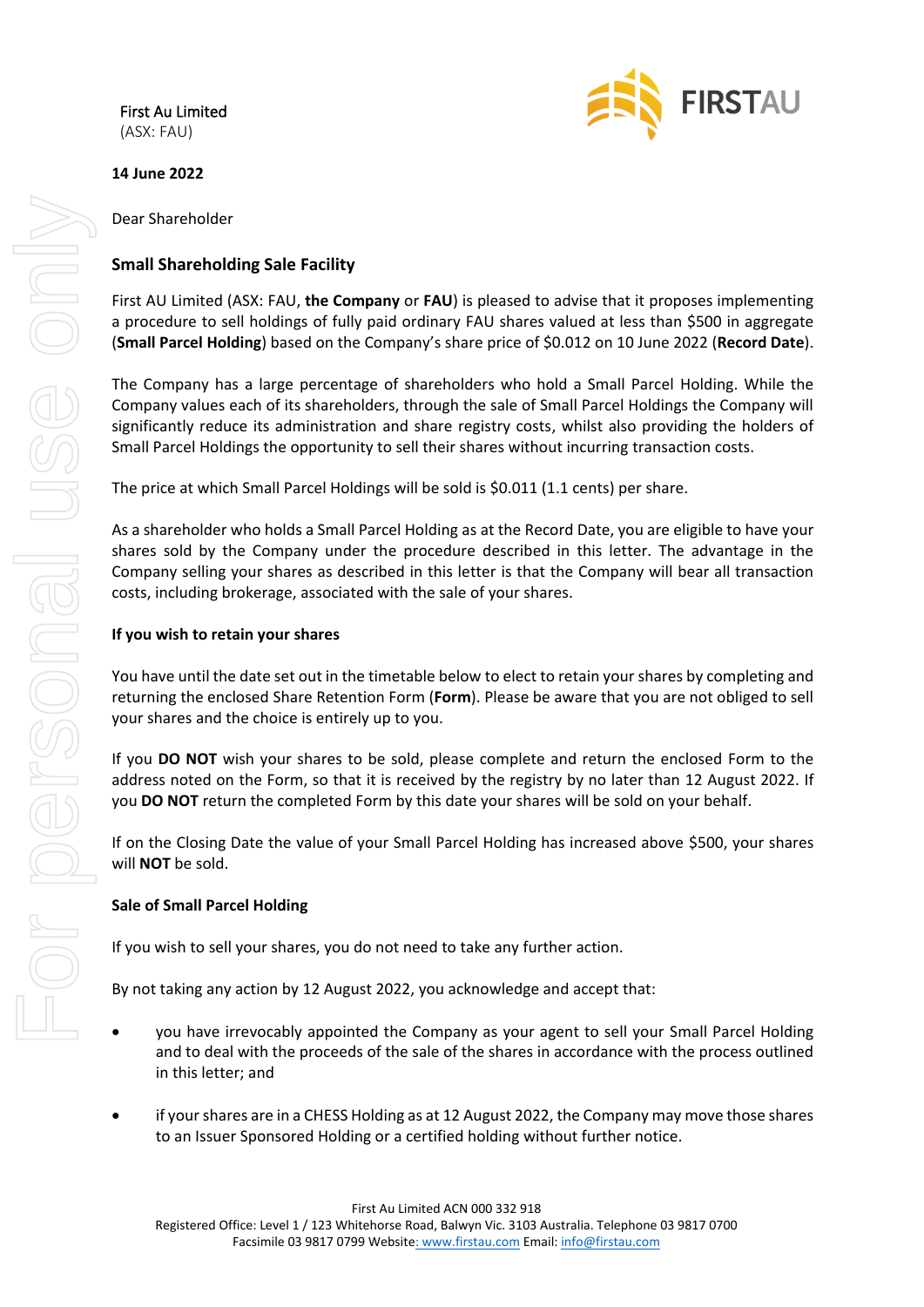Once received, the proceeds will be paid to you in Australian dollars either:

- directly into the bank account recorded for you with the Company's share registry; or
- in the absence of a recorded bank account, mail a cheque for the amount of the proceeds to the address shown on the Register.

### **THIS IS AN IMPORTANT DOCUMENT. IF YOU ARE IN ANY DOUBT AS TO HOW TO DEAL WITH IT THEN YOU SHOULD CONSULT YOUR LEGAL, FINANCIAL OR OTHER PROFESSIONAL ADVISER.**

### **Key Dates**

Below are the Key Dates for the sale of Small Parcel Holdings:

| <b>Record Date</b>                                                                        | 10 June 2022                                           |
|-------------------------------------------------------------------------------------------|--------------------------------------------------------|
| Announcement Date                                                                         | 14 June 2022                                           |
| Documents mailed to shareholders with a Small Parcel Holding                              | 17 June 2022                                           |
| Sale of Small Parcel Holdings Opening Date                                                | 22 June 2022                                           |
| Sale of Small Parcel Holdings Closing Date (last day for return of<br>the retention Form) | 12 August 2022                                         |
| Payment of proceeds to participating shareholders                                         | No later than 60 days after the<br><b>Closing Date</b> |

If you have any questions in relation to the sale of Small Parcel Holding please contact the Company on +61 3 9817 0700.

Yours sincerely

Ryan Skeen Chief Executive Officer